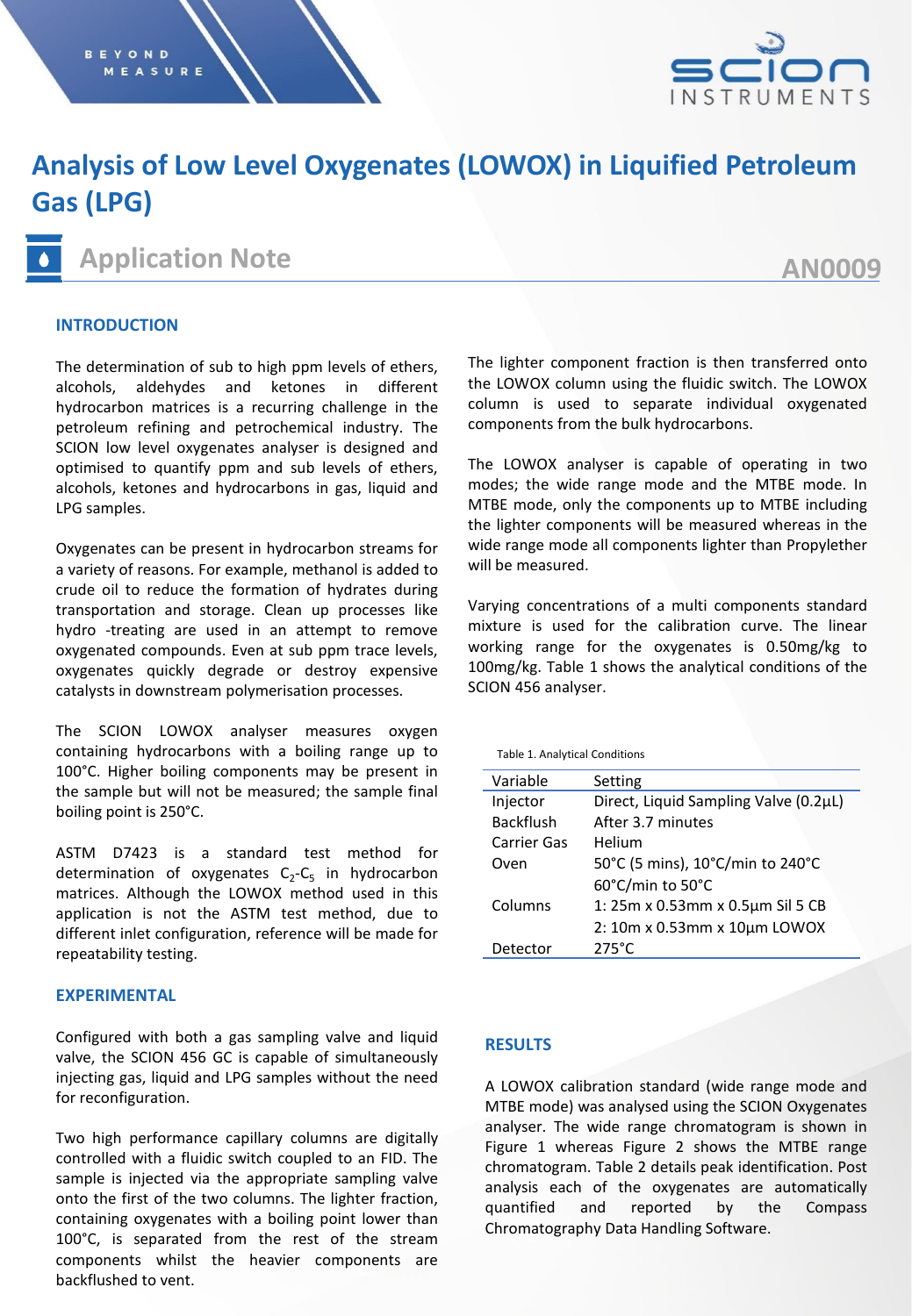



**Fig 2.** Wide Range Chromatogram

B E

YOND



**Fig 3.** MTBE Chromatogram